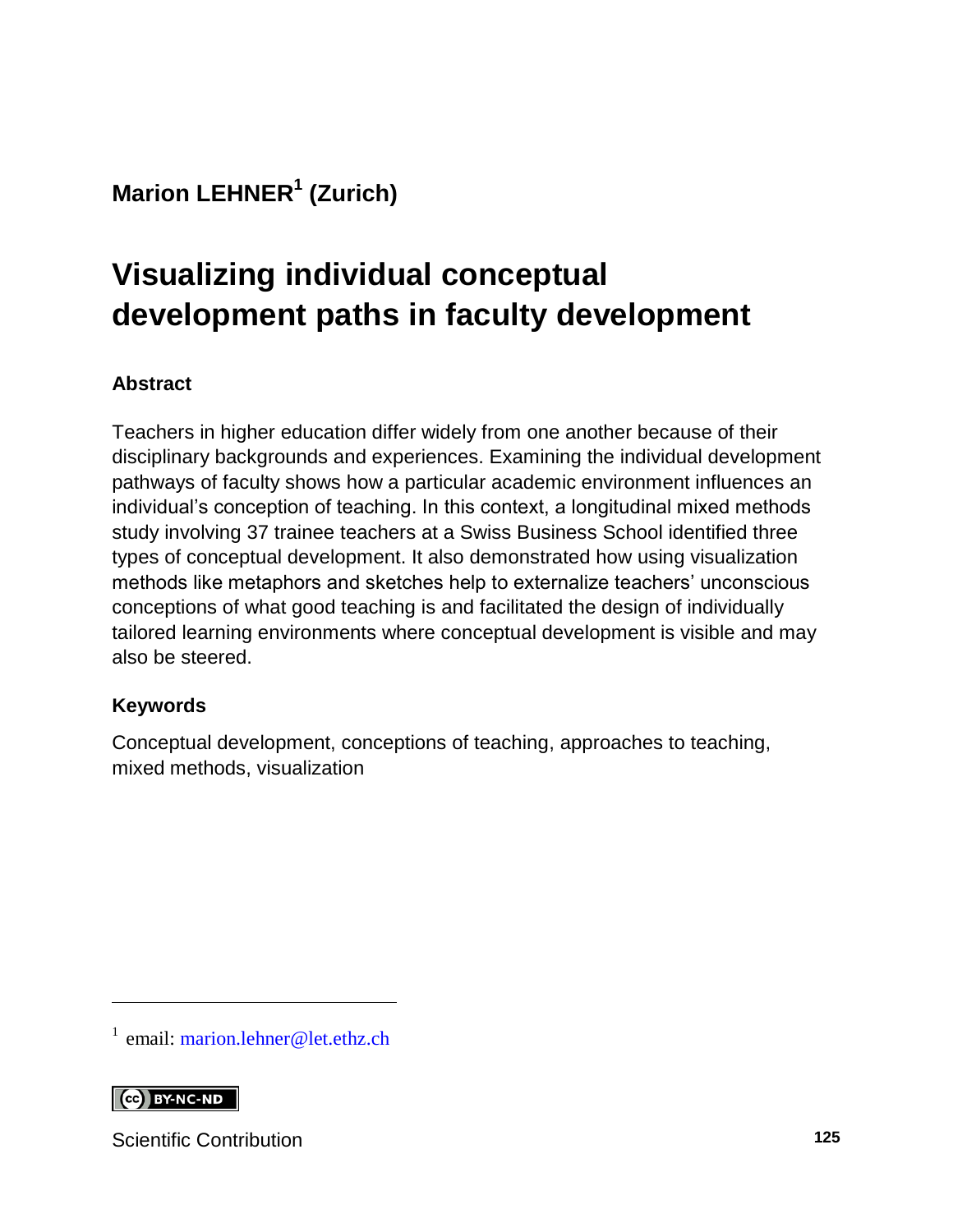# **1 Individual conceptual development paths as learning vehicles in faculty development**

## **1.1 The challenge of developing holistic competences**

To ensure teaching quality at universities, faculty must be trained to keep pace with new and ongoing challenges such as student diversity and interdisciplinary learning (BRAHM, JENERT & EULER, 2016; ENTWISTLE, 2009). Here broad-based knowledge of teaching methods and fundamental teaching skills are essential, but an awareness of faculties' conceptions of teaching  $-e.g.$  whether their teaching in a specific situation should be explicitly student- or teacher-centered – is crucial. The latter has so far been neglected in faculty development programs at European universities (ÅKERLIND, 2008; GINNS, KITAY, & PROSSER, 2008; KEMBER, 1997; POSTAREFF, LINDBLOM-YLÄNNE, & NEVGI, 2007), even though MCLEAN & BLACKWELL (1997) posit that professionalism and excellence in teaching only follow when teachers elaborate consciously, and deliberately build on their existing attitudes towards teaching.

The great challenge for faculty development departments at universities is how to further develop or alter the conceptions of even experienced teachers on an individual level. Relevant learning environments and structured teacher training must be designed, not only to impart didactic methods, but also to tackle ingrained personal perceptions of how these should be transferred to the classroom (NORTON, RICHARDSON, HARTLEY, NEWSTEAD, & MAYES, 2005). Further research should address how faculty development programs can effectively and sustainably influence conceptions of and approaches to teaching. It should also find ways to chart attitude development pathways to facilitate a relevant learning environment for the conceptual development of the individual teacher in training (ÅKERLIND, 2008; EULER & FEIXAS, 2013). Therefore, the aim of this paper is to address the following question: How do trainee teachers in higher education develop their conceptions of teaching, and how can this knowledge benefit faculty development in practice?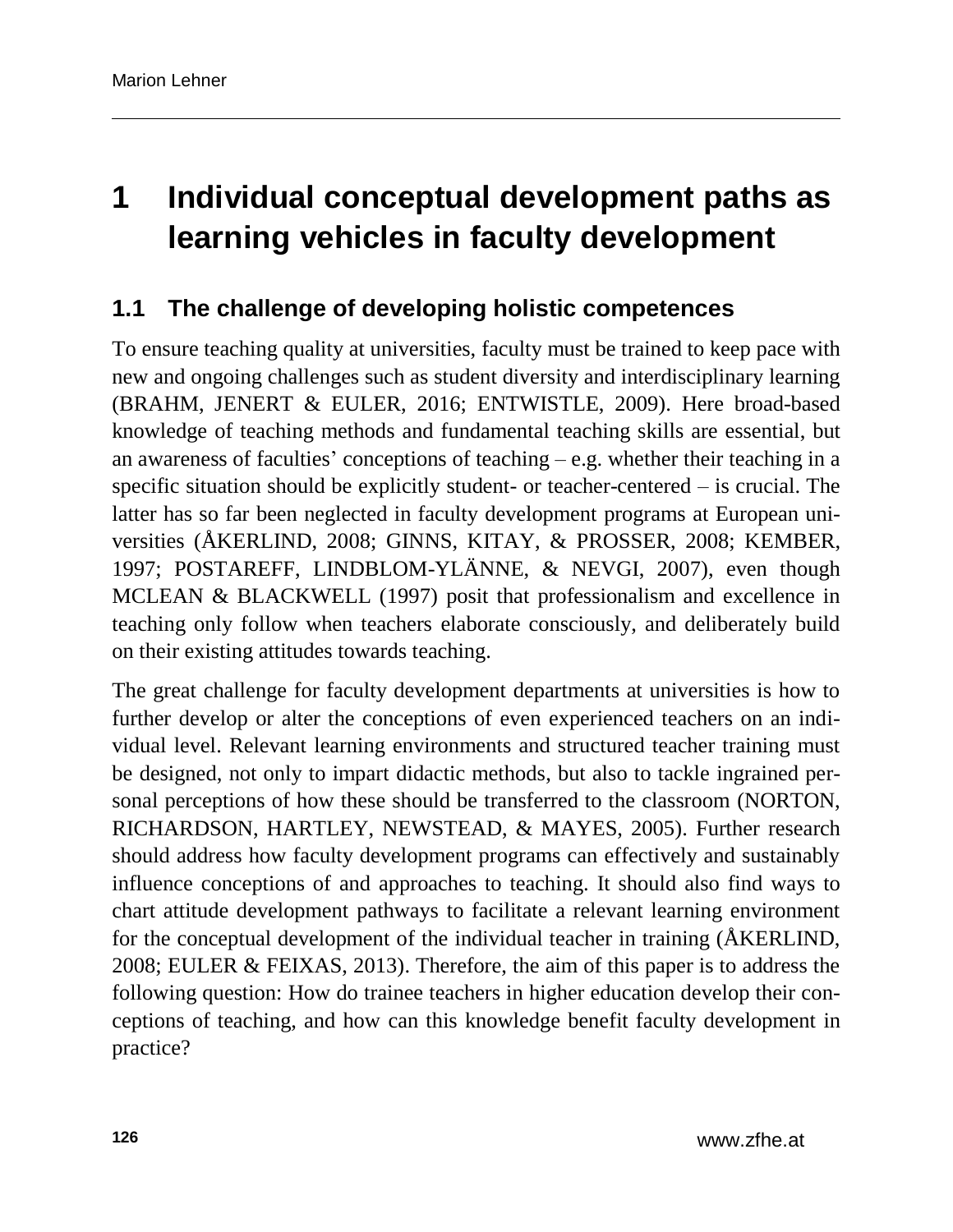### **1.2 Individual development paths of trainee teachers**

In order to design structured training programs (e.g. certificate programs) which address teaching competences holistically, faculty development staff must first be familiar with their participants' current teaching contexts and disciplinary backgrounds. Being aware of their individual competence level helps faculty developers to create relevant reflection tasks for the individual trainee teacher. As participants' conceptions of teaching comprise layers of cognitive schemata based on and reinforced by their own situated evaluations of their teaching, it is important that tailored and therefore personally relevant support for the individual teacher's conceptual development must be personally relevant and therefore tailored (KUGEL, 1993; MCLEAN & BLACKWELL, 1997). By first identifying a teacher's conceptual developmental stage, it will be possible to design a learning environment which may enhance or alter conceptual development (LEHNER, 2016). There are two different ways how this specific component of teaching competence can be approached, addressed and facilitated in faculty development. The first one is phenomenographic studies, which assume that conceptual development stages are interdependent and hierarchically building on one other (ÅKERLIND, 2003; PROSSER & TRIGWELL, 1999). A second option focuses on individual conceptual development and assumes the stages are independent and non-hierarchical. Based on this assumption, KEMBER (1997) described five developmental stages which range from teacher- to student-centered conceptions of teaching. Trainee teachers may join faculty development programs at any level (figure 1).



Figure 1: The five conceptual development stages of KEMBER, 1997 (adjusted)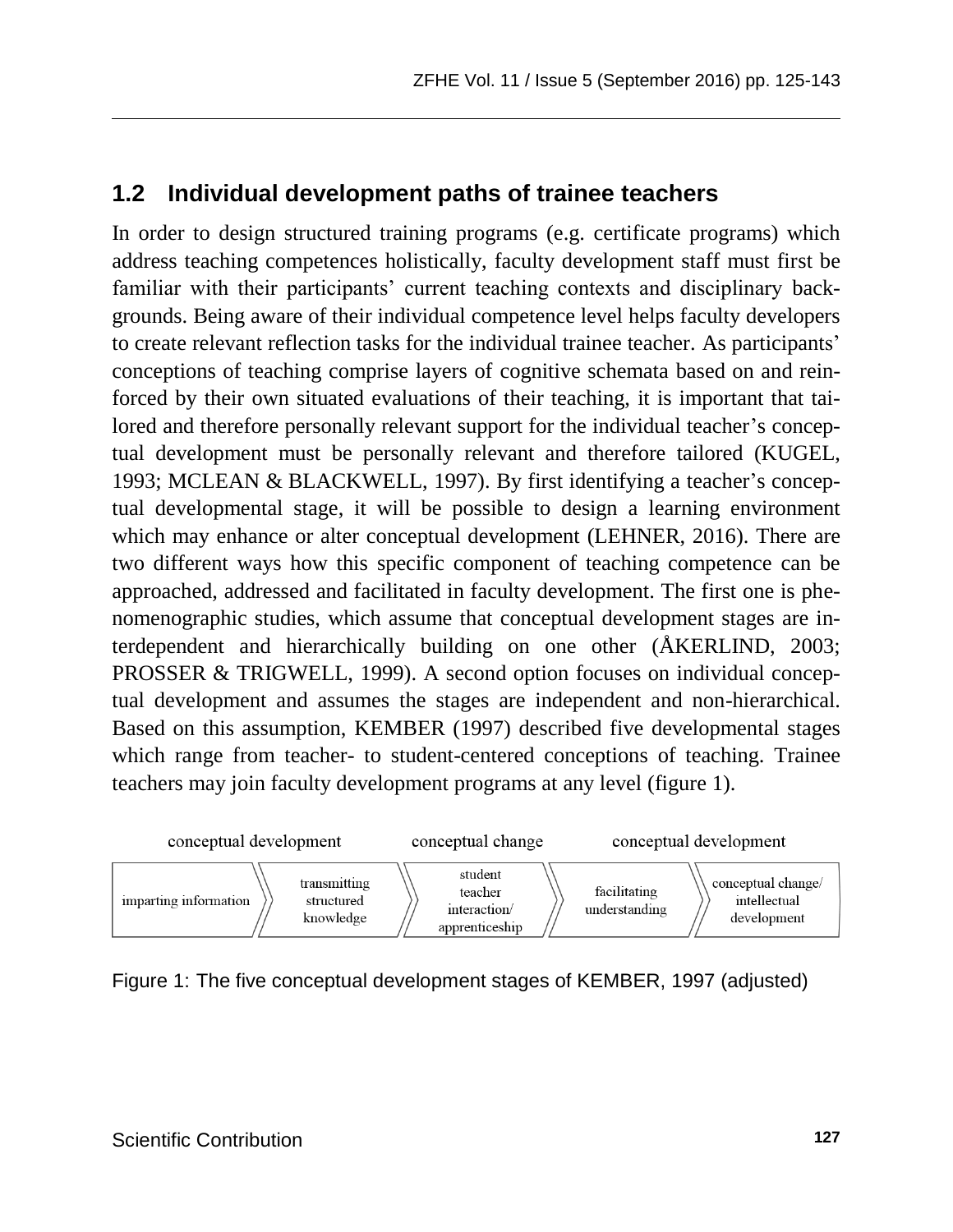## **1.3 Approaching existing conceptions of teaching**

The various groups of teachers from different disciplines at universities emerge from separate "mini-cultures" (WENGER-TRAYNER & WENGER-TRAYNER, p. 4) with their own rules, norms and practices. Being aware of current socialization stages in conceptions of teaching (fig. 1) and of the different teaching cultures of participants in a training cohort seems important not only to support teachers' individual reflection but also to create a learning environment which enhances conceptual development. LEWIN's (1951/1947) model with three development stages, namely *unfreezing, moving* and *freezing* attitudes to a new level, assists to set up didactical sequences in order to challenge existing conceptions of teaching and to support their further development (HO, 2000; LEWIN, 1951/1947). According to TRIGWELL & PROSSER (1996), faculty development should not direct the conceptual development pathways of trainee teachers towards an extreme position of student-centeredness, but rather make teachers "able to explain what teaching meant to them, and what learning meant to them […and to gather] a relational conception on teaching and learning" (p. 282).

Figure 2 shows an application of Lewin's model to a set of didactical interventions that could be implemented in a structured faculty development program. At the beginning of such a program, existing conceptions of teaching need to be made explicit not only to define the individual teachers' conceptual developmental stage but also to reveal their potential dissonances between the individual ideas of what good teaching is and their actual teaching practice (STES  $\&$  VAN PETEGEM, 2015). Conceptions of teaching and interrelated dissonances may become visible in the shape of metaphors, drawings or sketches. Follow-up group discussions in faculty development programs may enhance the unfreezing phase of the trainee teachers' conceptions of teaching and lead to modeling of further elaborated conceptions.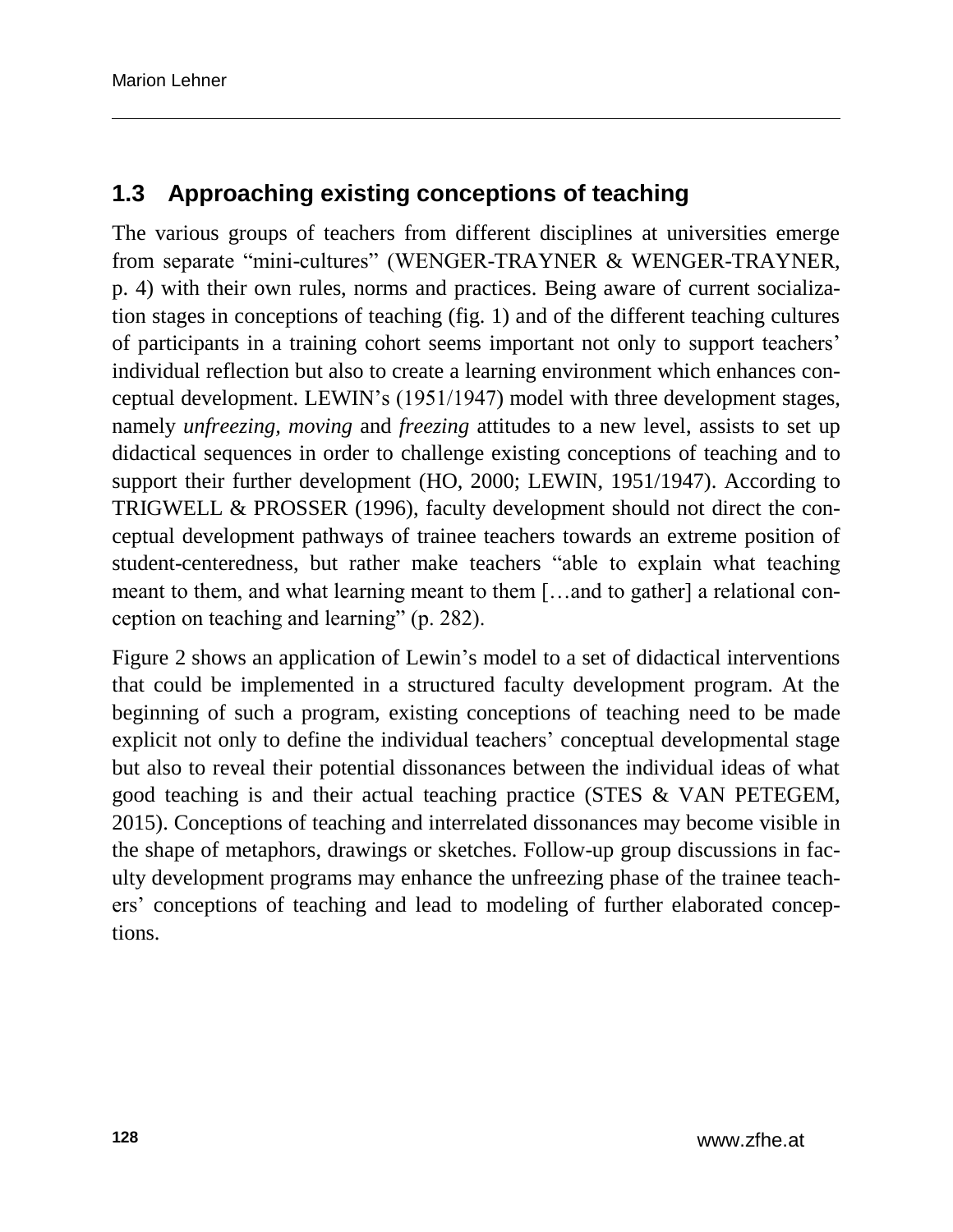

Figure 2: Didactic design for enhancing conceptual development (LEHNER, 2016)

After unfreezing existing conceptions of teaching, in this model trainee teachers are confronted with their perception of their own role as a teacher, their view on students and on collaborating with other teachers, with their basic assumptions about teaching and learning and their view on discipline-specific teaching. These five reference points provide opportunities for faculty development staff to develop tasks for deep reflections on existing conceptions of teaching. This may enable faculty development staff to build a bridge to teachers' existing approaches to teaching (HO, WATKINS & KELLY, 2001; KEMBER, 1997). Furthermore, factors influencing the transfer of teaching competences mainly depend on individual perceptions. Therefore, reflection tasks about their organizational surrounding might also enable trainee teachers to connect their ideal world to their approaches to teaching and their teaching practice (FEIXAS, PINEDA, DEL MAR DURAN, FERNÁNDEZ & ZELLWEGER, in press; MÄLKKI & LINDBLOM-YLÄNNE, 2012; PROSSER & TRIGWELL, 1999; YOUNG, 2008). The awareness of potential incongruities between conceptions of and approaches to teaching could even be an important prerequisite for conceptual development processes of trainee teachers (POSTAREFF, KATAJAVUORI, LINDBLOM-YLÄNNE & TRIGWELL, 2008).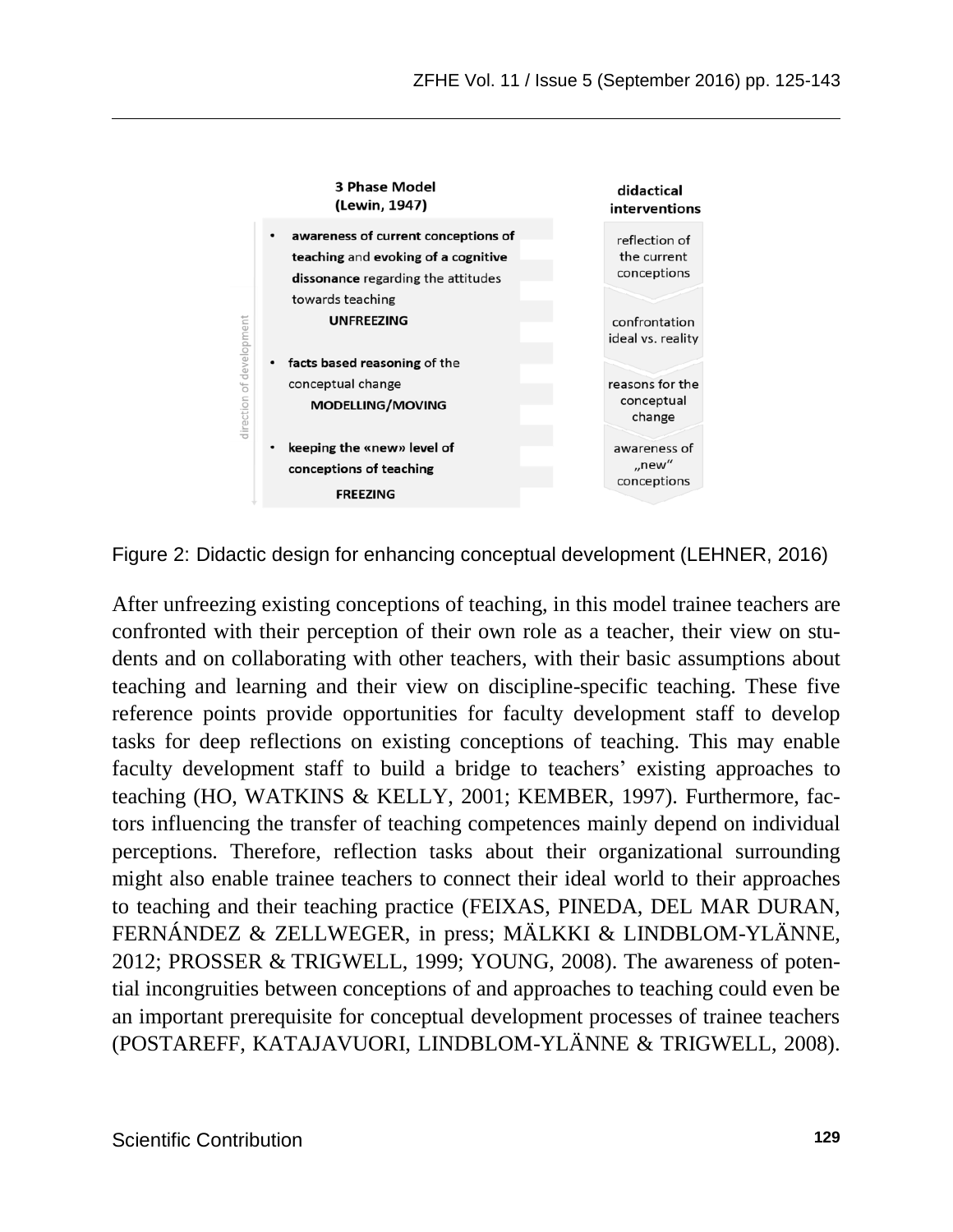The blend of confrontation with the tangible personal conceptions of teaching and compelling discussions in class thus is supposed to enhance the conceptual development in faculty development programs.

# **2 Approaching conceptions of teaching in a longitudinal training and research design**

## **2.1 Cross-fertilization between training and research in faculty development programs**

Faculty development programs typically aim to tackle teacher knowledge, skills and attitudes (EULER & HAHN, 2014). In practice, specifically externalizing attitudes towards teaching (e.g. conceptions of and approaches to teaching) might be challenging (OOLBEKKINK-MARCHAND, VAN DRIEL & VERLOOP, 2006). Conceptual metaphors and other visualization methods allow insights into how attitudes have been individually constructed by teachers (ENTWISTLE, SKIN-NER, ENTWISTLE & ORR, 2000; LÖFSTRÖM, ANSPAL, HANNULA & POOM-VALICKIS, 2010; NEVGI & LÖFSTRÖM, 2014). Visualization may therefore assist faculty development staff to make flexible pedagogic decisions about relevant training methods as the developmental stages of trainee teachers have been explicated by their drawings and verbal descriptions. Therefore, visualization methods like drawing and illustrating individual conceptions of good teaching, have been integrated into the teacher training at the University of St. Gallen in order to

- a) facilitate the development of conceptions of teaching didactically as well as
- b) collect data about the conceptual development pathways of teachers in training.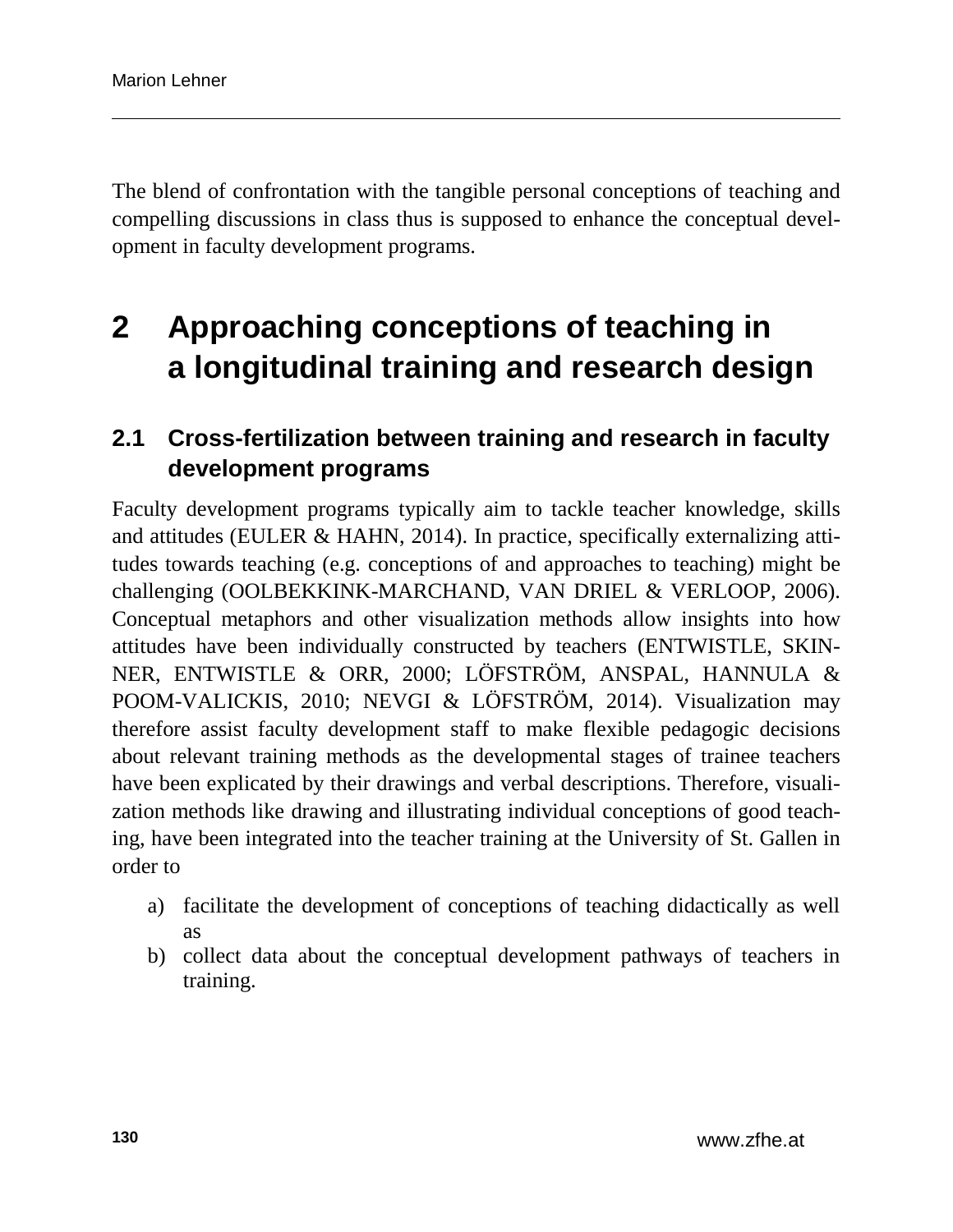### **2.2 Using a structured approach to challenge existing attitudes**

An informal exchange of ideas about teaching and learning can be implemented in faculty development programs in order to challenge a person to rethink their teaching concepts based on individual experiences. Faculty development staff can provide stimuli for informal communication between faculty with diverse disciplinary backgrounds in order to establish a common language between teachers and to overcome misunderstandings (WENGER-TRAYNER & WENGER-TRAYNER, 2015). Awareness of participant's different conceptual development stages helps faculty developers to facilitate personally relevant reflection tasks or to come up with provoking questions to support individual reflection processes after classroom observations or in coaching situations (STES, CLEMENT & VAN PETEGEM, 2007). Once teachers recognize the value of sharing insights, e.g. obstacles they have encountered in their teaching, they are able to overcome disciplinary boundaries and integrate new perspectives in established landscapes of their individual teaching practice. As conceptions of teaching set the course for the transfer into teaching practice (HO, WATKINS & KELLY, 2001), the approaches to teaching should be explicitly discussed and reflected in light of the individual conceptions of teaching. Figure 3 provides an example of a didactic design, which implements concerted didactical interventions in a teacher training program in order to tackle attitudes towards teaching by means of guided and visualized reflections.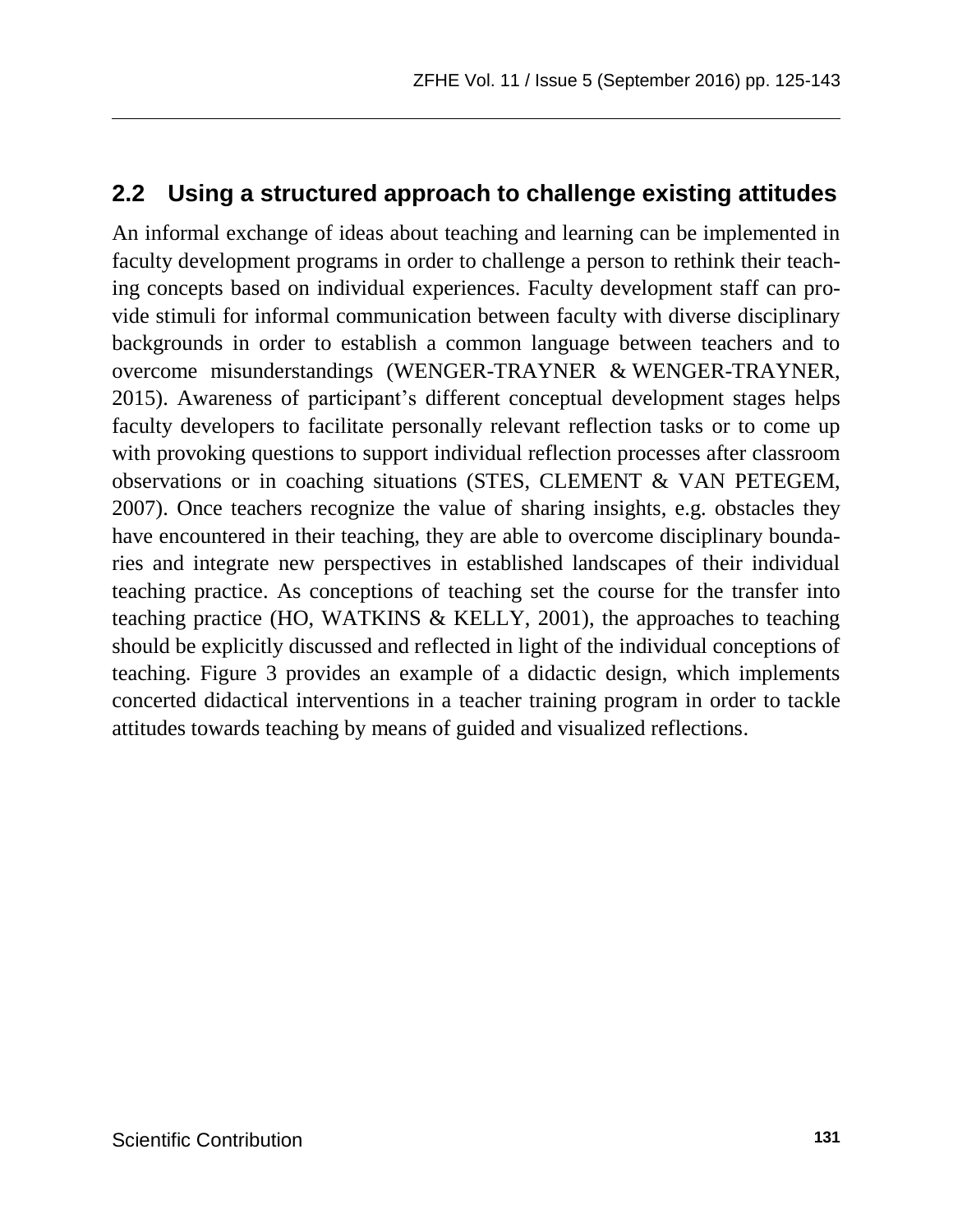| module   | topic of the module in the<br>certificate program    | didactical intervention to support<br>conceptual change/conceptual development                    |
|----------|------------------------------------------------------|---------------------------------------------------------------------------------------------------|
| kick-off | introducation to the<br>certificate program          | unfreezing: awareness of current conceptions:<br>drawing a picture of an ideal teaching situation |
| module 1 | teaching and learning at<br>the University XXX       | unfreezing & moving:<br>enriching current conceptions                                             |
| module 2 | planning lessons                                     | moving: enriching current conceptions                                                             |
| module 3 | teaching lessons                                     | moving: enriching current conceptions                                                             |
| module 4 | microteaching in<br>small groups                     | unfreezing: confrontation by means of drawings<br>from the kick-off after the teaching sequence   |
| module 5 | assessing competence<br>development of students      | moving: enriching current conceptions                                                             |
| module 6 | reflection of own teaching<br>competence development | freezing: drawing a picture of a new ideal<br>teaching situation and reflecting on that           |

#### Figure 3: Didactic design for the conceptual development in the basic course program

The conceptual change approach by LEWIN (1951/1947) was used to scaffold the conceptual development process in the certificate program at the University of St. Gallen. To unfreeze existing conceptions of teaching, they first need to be made explicit and visible. During the kick-off, participants had to sketch an experience which they remember as good teaching quality. The moving phase was facilitated throughout the content-specific modules 1-5, where participants had the chance to deepen their knowledge about teaching and could discuss their elaborated conceptions with peers. During the microteaching session, trainee teachers were confronted with their sketch and statement about their idea of good teaching from the kickoff. The reflection stimulus focused on the explication of possible incongruent parts, i.e. how the picture from the kick-off fits together with their actual microteaching performance. In module 6, participants were asked to draw a new picture about what they perceive good teaching to be. After the sketching, focus groups were conducted to compare both pictures and reflect about the conceptual development paths of the participants.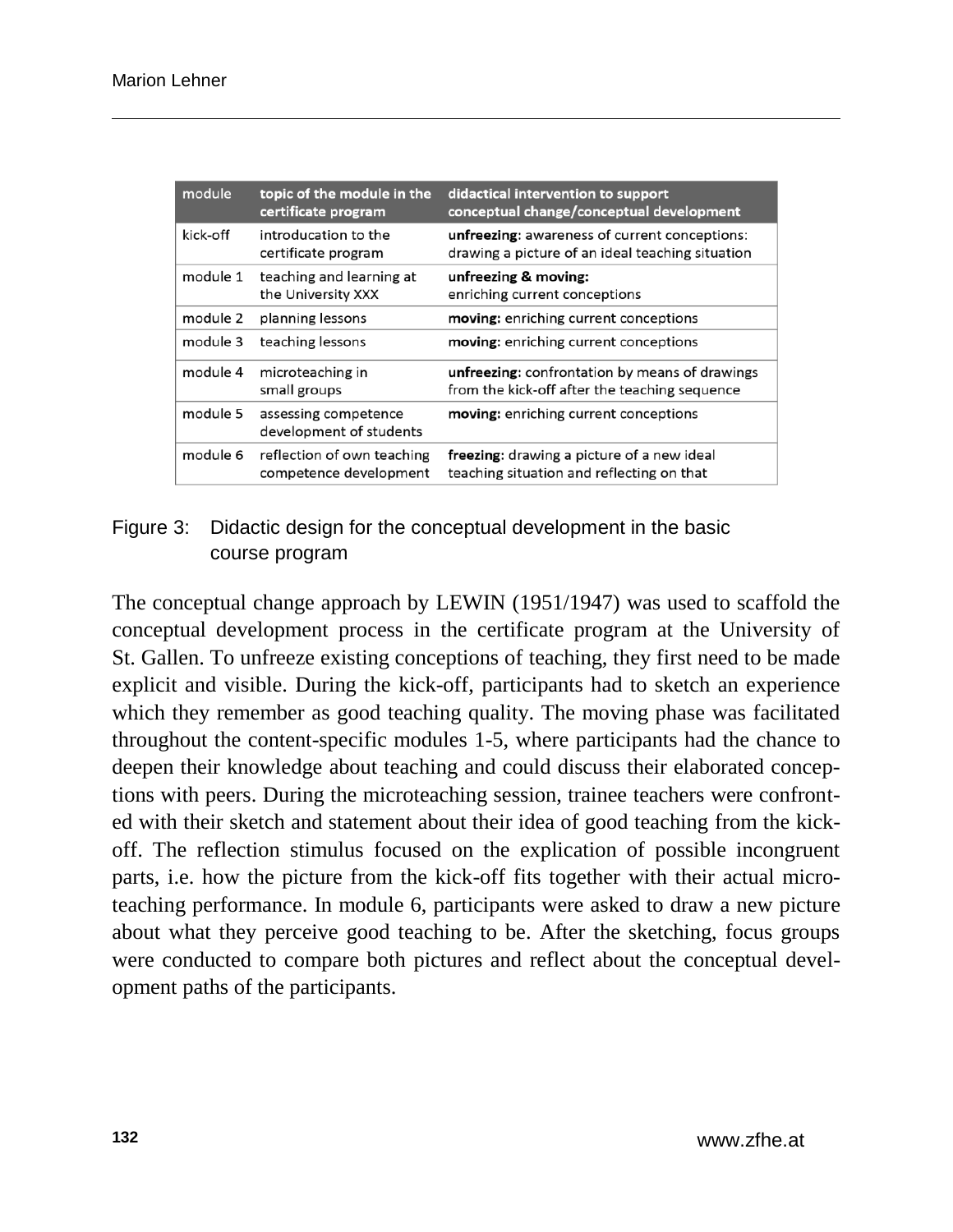In every module, reflection tasks on trainee teachers' conceptions of teaching were integrated in order to connect their ideas on an ideal teaching situation with their actual teaching practice. The reflection of the individuals' conception of teaching with reference to their actual teaching approach and practice may reveal dissonant parts of attitudes towards teaching. The awareness of dissonances between an ideal image of teaching and the individually created teaching reality initiates an unfreezing phase and facilitates valuable learning experiences for conceptual development or change (LINDBLOM-YLÄNNE, NEVGI & TRIGWELL, 2011; MEZIROW, 1981).

## **2.3 Tracing the individual conceptual development**

#### **2.3.1 Data collection and longitudinal study participants**

The use of interrelating quantitative and qualitative methods in a longitudinal research design is expected to reveal the nature of the conceptual development or change of teachers in higher education participating in a faculty development program (c.f. POSTAREFF, LINDBLOM-YLÄNNE & NEVGI, 2007). In practice, the tools used for data collection included problem-based individual interviews and focus groups with open questions about their perceived conceptual development. Furthermore, we used methods of image presentation such as verbalized metaphors and drawing pictures about what good teaching looks like to them individually. We also carried out participant observation during the workshops conducted by the author, documentation of the transfer tasks given in between workshops to the participants, as well as quantitative questionnaire data about the development of approaches to teaching (ATI-R, TRIGWELL & PROSSER, 1996). The results of the quantitative research have not been reported in this paper because of the focus on the individual conceptual development of trainee teachers. In total, 300 artifacts consisting of interview transcripts, handed-in transfer tasks, pictures and field notes were collected in the qualitative research during the basic coursework of the certificate program (fig. 3). Problem-based individual interviews were conducted afterwards including 17 theoretically sampled participants of two cohorts. Interviews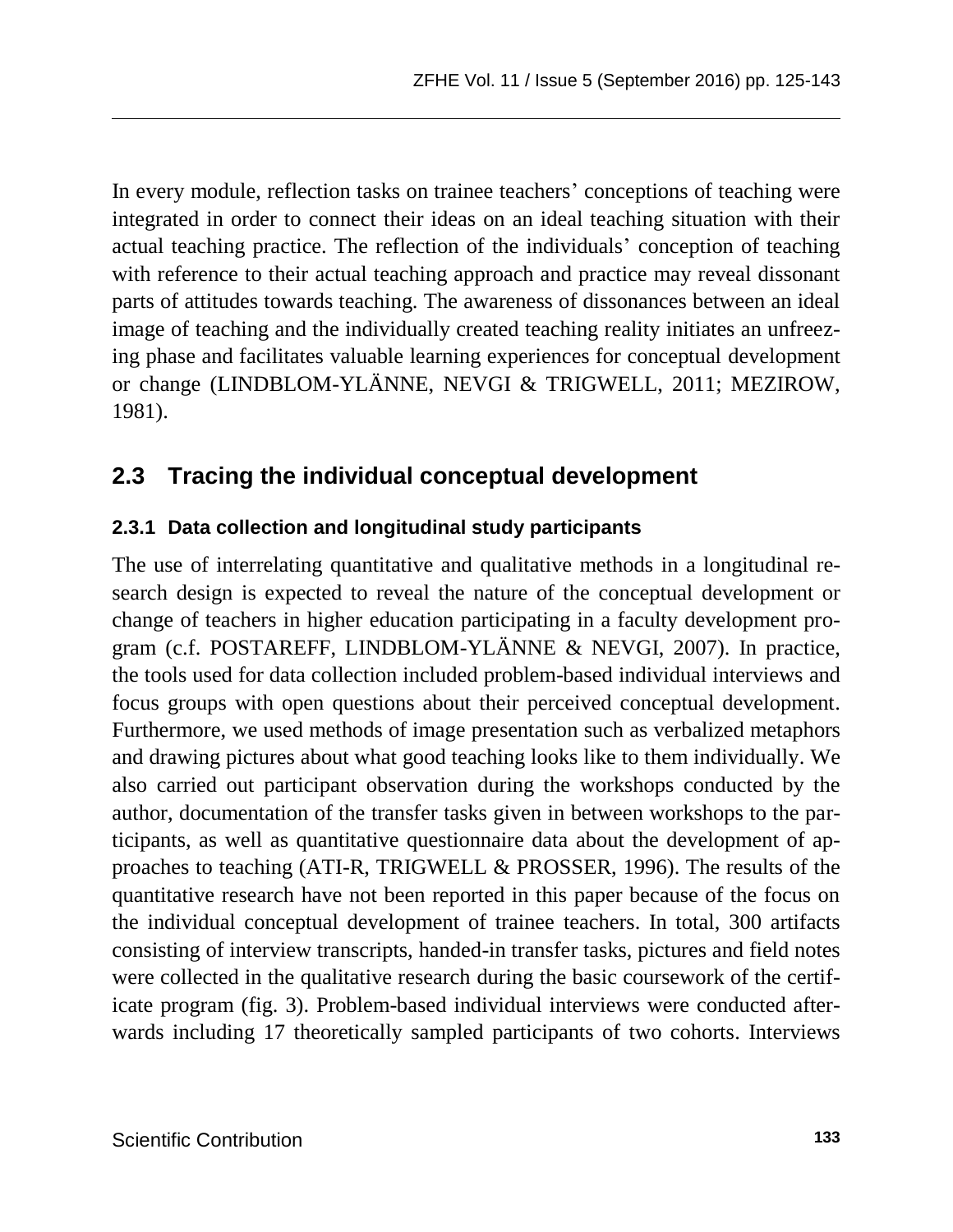lasted 29 – 79 minutes and were recorded and transcribed with informed consent of the participants.

The 37 participants were divided into two cohorts within the mixed methods evaluation study and mainly consisted of novice teachers. Only a few of the participants of both cohorts were experienced university teachers and they held a range of different academic positions: doctoral students with no teaching duties, senior lecturers or assistant professors. Teachers in the 10 ECTS-certificate program aim to receive a Certificate of Advanced Studies (CAS) in Higher Education and have various disciplinary backgrounds, e.g. economics, law, political science, psychology or philosophy. Both cohorts were accompanied by the author for the basic coursework (fig. 3) from autumn 2013 to spring 2015.

The two cohorts were treated with a similar training design regarding the intended conceptual development. In the second workshop of the program about conducting lessons, every participant of the first cohort was asked to define a metaphor that represents good teaching whereas the second cohort starting one year later in 2014 was asked to draw a picture of a good teaching sequence during kick-off. Both cohorts were confronted with their sketch or metaphor at least once in the microteaching and in the final session. Both groups had to reflect on their individual conceptual development with peers in moderated group discussions at different stages of the training.

#### **2.3.2 Data analysis and triangulation of multiple types of data**

The analysis of data follows three steps. The first one includes a structured analysis of images (BRECKNER, 2010) for the purpose of clustering participants in order to identify which conceptual stages they were currently in. Visualized teaching sequences have been analyzed by looking at the appearance and position of the depicted teacher in the picture compared to the students and the classroom action displayed. For instance, an oversized teacher or no students on the picture may indicate a tendency towards teacher-centeredness of the trainee teacher. Focus groups and individual interview transcripts were used to gain deeper insights about participants' conceptions of teaching. The conceptual stages of each participant had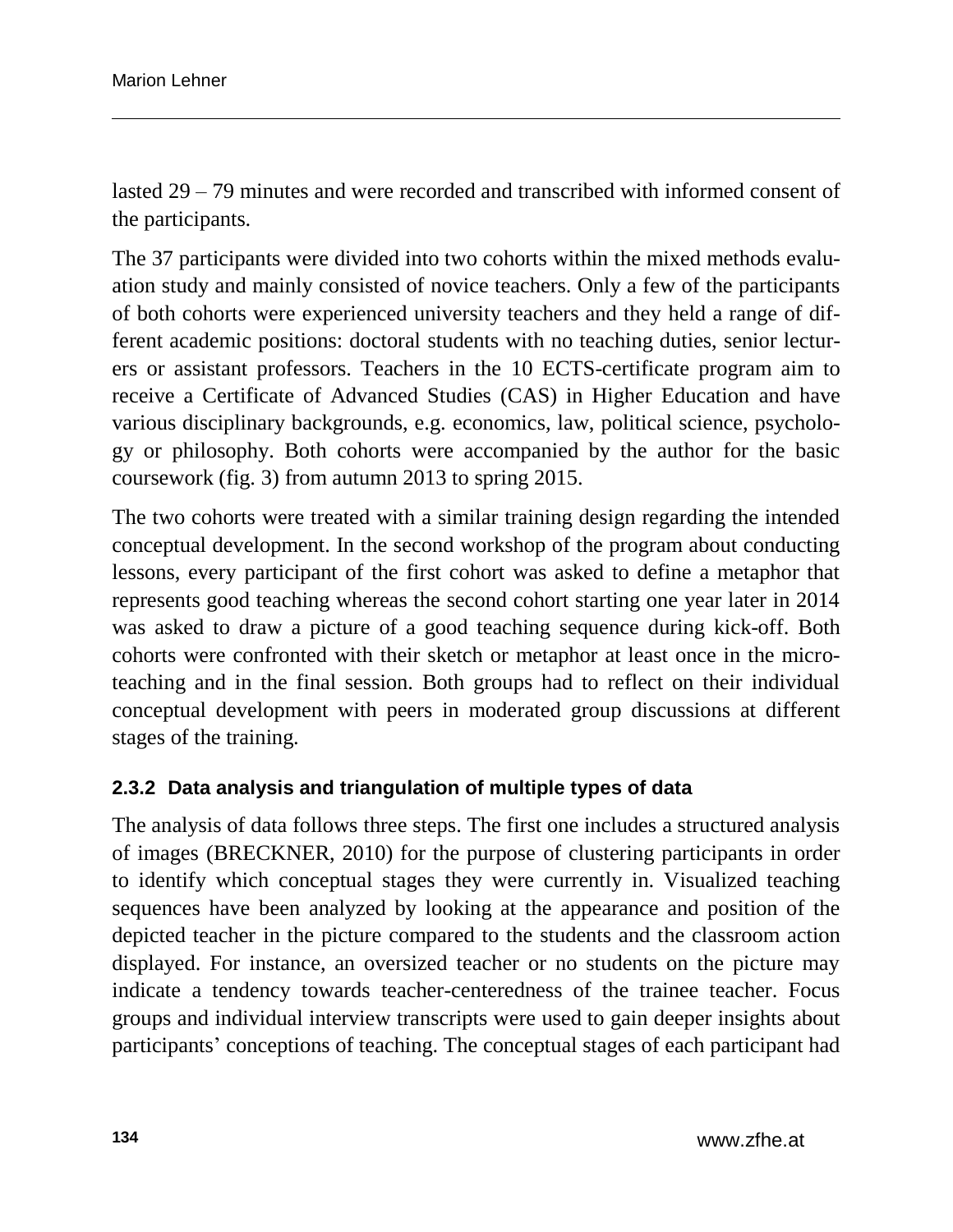been discussed with other researchers in three image analyzing workshops and classified into the five conceptual development stages of KEMBER (1997).

Qualitative Content Analysis (MAYRING, 2010) of the transcripts from the individual and focus group interviews was used as a second analysis step to a) enrich data gathered from the image analysis and b) gain structured information about individually relevant influencing factors on transfer. In order to categorize the statements on participants' conceptions, the five dimensions of KEMBER (1997) had been used in order to approach each individual development stage. We slightly adapted the dimensions as data revealed insights about the trainee teachers' perceived role, their basic assumptions of teaching, on students, own subject and other teachers (fig. 4). Kember's dimension *knowledge* did not appear in our data and therefore was replaced with *other teachers* because this topic showed up in data more frequently. The dimensions in Figure 4 were suitable to clearly assign a particular conceptual development stage (fig. 1) to every trainee teacher. The case studies were chosen on the basis of this allocation.



Figure 4: Dimensions of conceptions of teaching adapted from KEMBER (1997)

The third step of data analysis built three case studies. Three major pathways evolved from the former two analysis steps and provided further insights into the individual perceptions of influencing factors on teaching transfer (c.f. TEDDLIE & TASHAKKORI, 2006). During this step of analysis, the variety of artifacts collected, namely documentation of written reflection statements handed in from participants, field notes from the author, visual representations of the individual perceptions about good teaching, and interview transcripts, were read three times and step by step cross-fertilized and integrated into three case studies. For further enrich-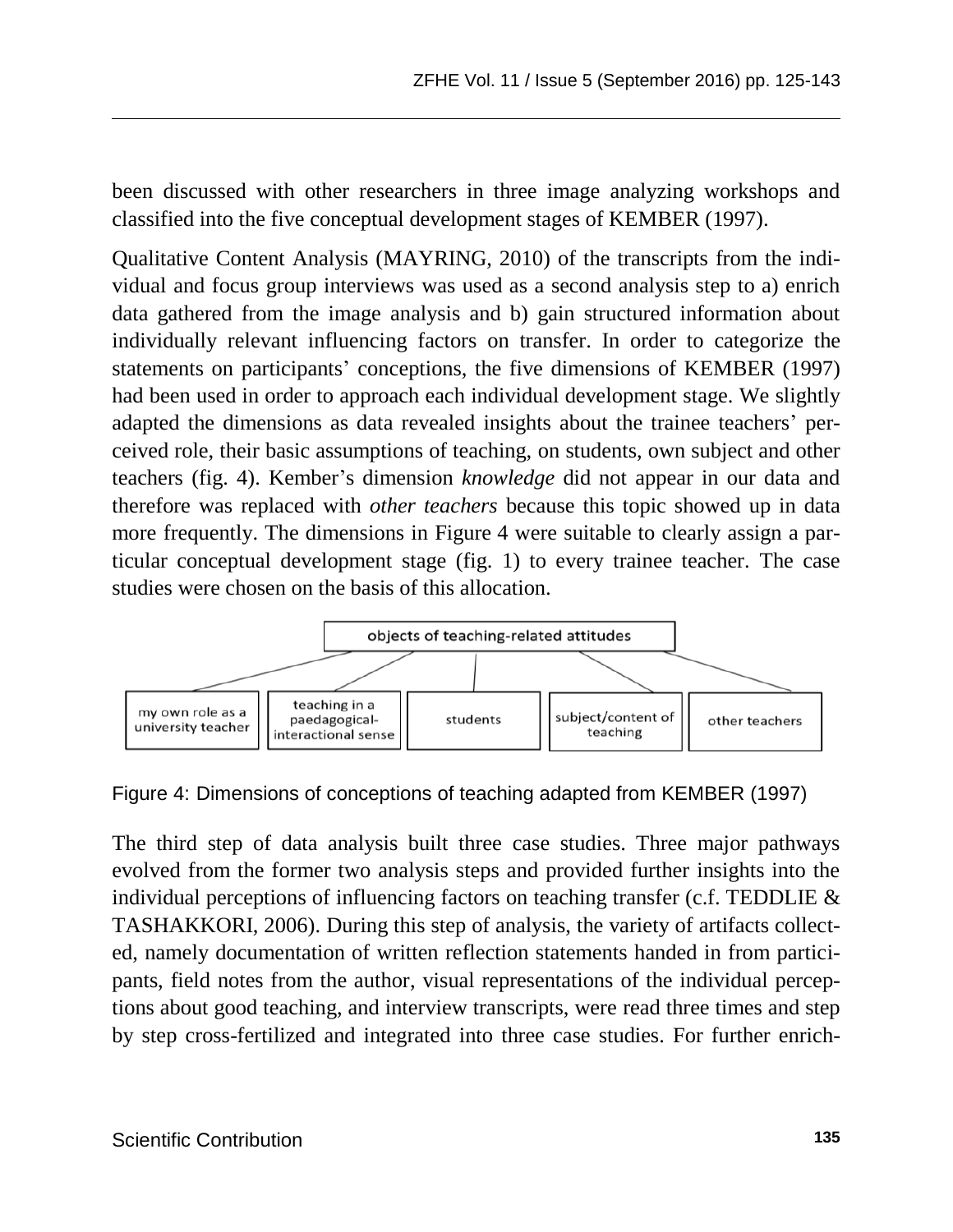ment of the cases, the qualitative and quantitative data had been triangulated (FLICK, 2013). The iteration steps supported the compression and crossfertilization of data. This led to an understanding of the bigger picture of the individual conceptual development paths of trainee teachers.

## **3 Personalized teacher training by addressing the individual developmental paths**

### **3.1 Making conceptual enrichment visible**

Three major clusters of conceptual development could be derived from the image and the content analysis, which are based on KEMBER (1997): Participants either started teacher- or student-centered, or with conceptions of teaching on a transitional stage, regardless of their teaching experience. Teachers with a disciplinary background in humanities tend to start the teacher training in a transitional stage or with moderate student-centered conceptions of teaching. A background in hard disciplines corresponds with participants starting the certificate program rather teacher-centered (c.f. KREBER & CASTLEDEN, 2009). As no statistical test had been conducted about this and as we investigated only a small data set, it is unclear if these tendencies are reliable. All participants that held teacher-centered conceptions from the start of the program, showed conceptual development or even a change to student-centeredness within the investigated period (fig. 5). As depicted in the first drawing, the teacher is transmitting content and students are passive recipients. After the exemplary trainee teacher participated in the basic coursework and reflected deeply and continuously on attitudes towards teaching, the second drawing showed conceptual progress. The communication mode also developed: Teacher and students now meet on the same level. The related interview data showed that the teacher still provides the content and defines the learning steps. But the conceptions of this trainee teacher appear more elaborate after the basic coursework.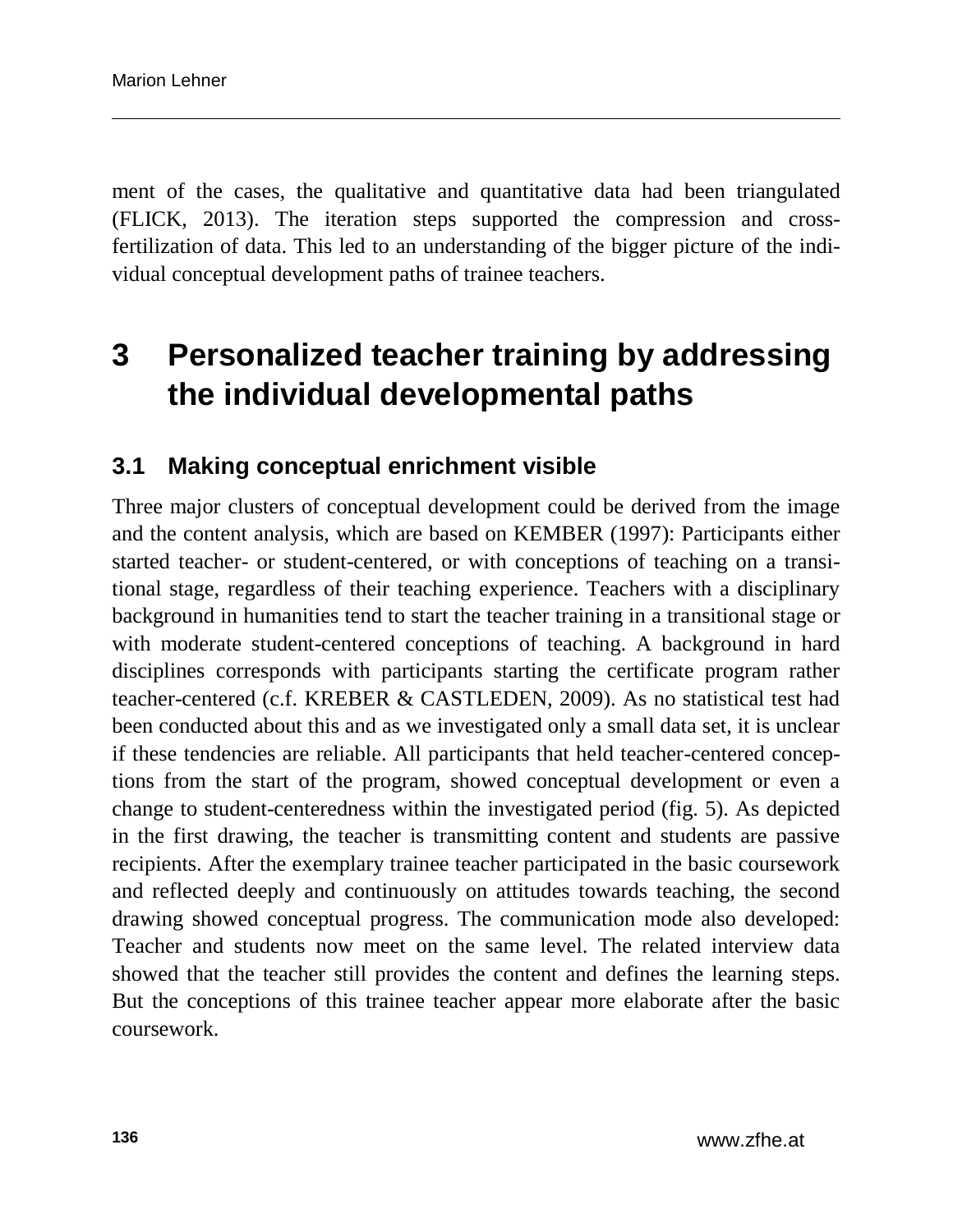

Figure 5: Example of a visualized conceptual development path of a teacher-centered teacher

The transitional stage appeared to be most challenging in the training. In conceptual transition, teachers are convinced about the benefit of student-centered teaching but cannot refrain from defining detailed content in a lecture or seminar. They are consequently unable to empower their students to be self-regulated learners (c.f. KEMBER, 1997). At this stage, it is especially important to reflect on factors that might influence the transfer to the individuals' teaching practice. Discussions with peers helped the teachers in the transitional stage to discover common concerns and good practices, which encouraged them to overcome obstacles and gain selfconfidence in their own teaching competence.

The analyzed interview data clearly showed that most of the investigated participants who had a strong focus on student-centered teaching from the beginning of the program could stabilize their conceptions of teaching through group discussions and guided reflections in microteaching sequences. In this group, trainee teachers were able to increase awareness about the importance of structure in their teaching practice during the training (see the added circle structure indicated by arrows in the second drawing in fig. 6 as one example). Both drawings depict the students as active, self-regulated learners. In the second picture, drawn by the end of the coursework, the teacher takes on the role as a guide for students providing them with tools they need for their self-regulated learning process. Before the training, this teacher has been already aware that student-centered teaching is important. Within the discussion at the final session of the program, the teacher clearly stressed out that an underlying structure of teaching, i.e. the facilitation of an intended learning cycle, raised the quality of the own teaching practice. The aware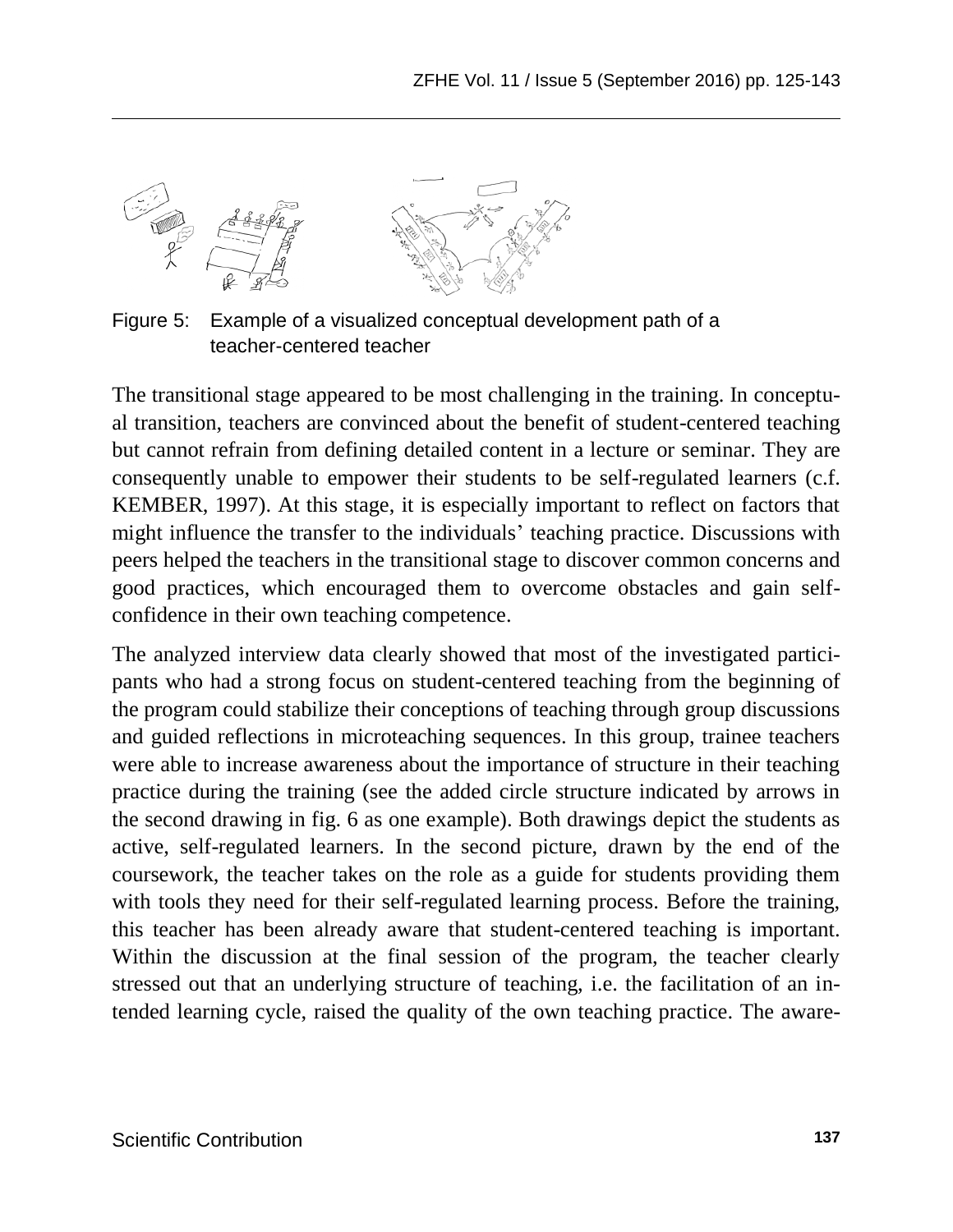ness to better structure teaching was regarded a valuable teaching competence development step.



Figure 6: Example of a visualized development path of a student-centered teacher

## **3.2 The role of individual perceptions about the teaching environment in the conceptual development process**

The results of the case studies conducted provide evidence that teachercenteredness inhibits teachers from becoming aware of influencing factors as their focus lies strongly on themselves (c.f. KUGEL, 1993). For teacher-centered participants, opportunities to practice teaching is of high importance in order to see the relevance of the theoretic reflections on how a good teacher should act. Without possibilities of gaining teaching experience, the investigated trainee teachers lost the motivation to reflect on their conceptions of teaching and on the potential outcomes in their practice. Furthermore, judged by the interview transcripts it seems essential – especially for teachers in transition – to exchange perceptions of influencing factors on the transfer of the developed attitudes towards teaching into practice. Student-centered teaching is only an idea at the transitional stage that needs to be embedded into teaching reality (LEHNER, 2016). In particular, the case study of trainee teachers who started the program in a transitional stage indicated the importance of facilitating reflections with peers about the individual perception of influencing factors on the transfer, because it might strongly affect dealing with those factors in practice. The perception of any inhibiting factor needs to be discussed with experienced peers who managed to overcome the transitional stage and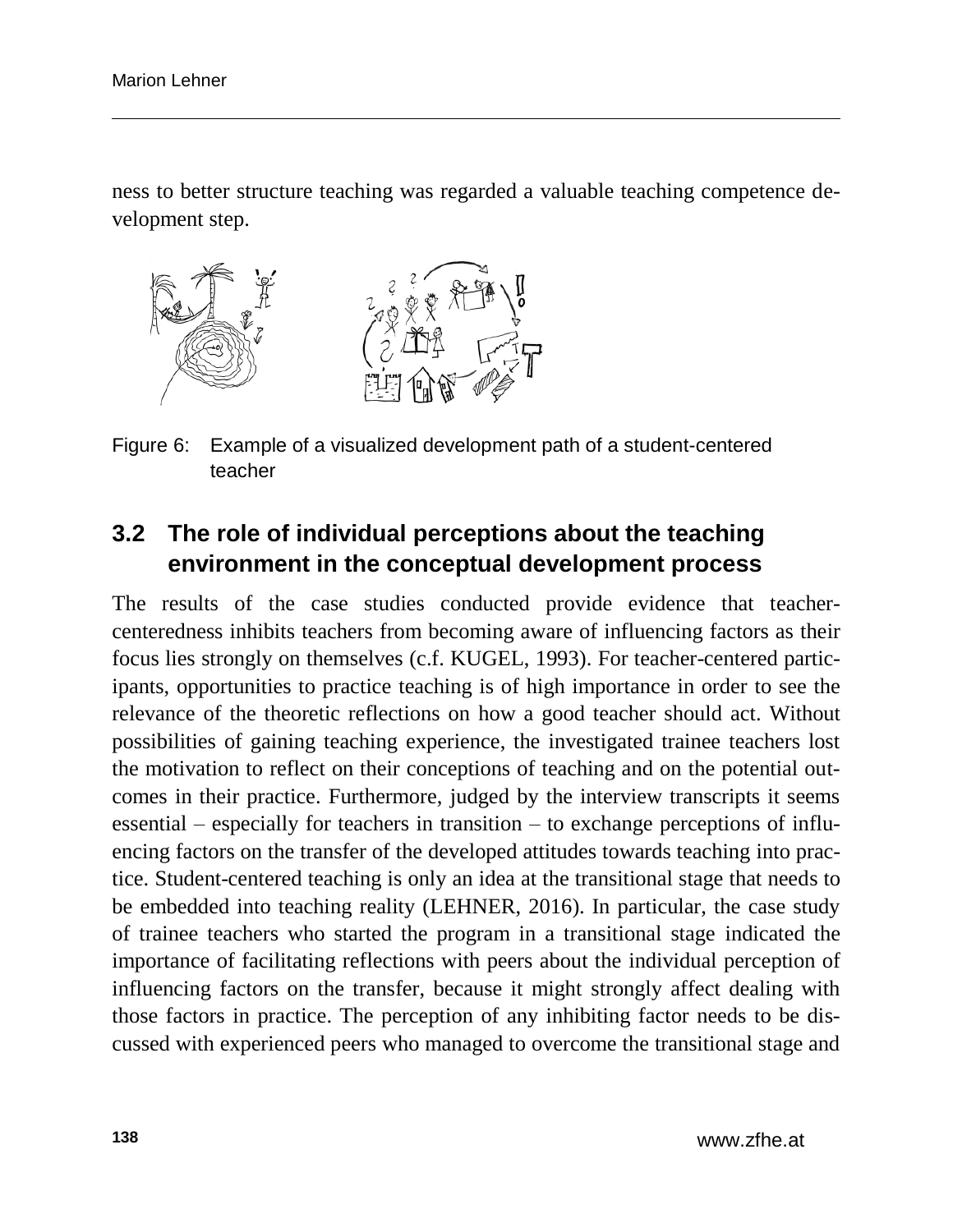feel self-confident regarding the transfer of their elaborated conceptions of teaching into practice. In addition, the results showed that especially student-centered teachers perceive environmental factors, like teaching regulations of the organization or time and space constraints, as less restrictive than their peers. Teachers being at this conceptual stage are deeply convinced of the benefit of teaching in a studentcentered way and anticipate obstacles or limiting factors. Some of the studentcentered participants even turn restrictions of their organization into benefits, e.g. by creatively using fixed interior equipment for student-centered teaching because they are convinced that this is of great importance for initiating deep learning processes.

# **4 Implications for the development of conceptions of teaching in faculty development**

An essential result of the study is that trainee teachers showed the need for personalized support for their individual conceptual progress in faculty development programs due to their different levels of conceptions of teaching ahead of the program start. To be able to address the individual conceptual level in a relevant way in structured trainings, faculty development staff should collect indicators before the program and during kick-off to identify the participants' conceptual stage. This allows the faculty developers to tailor reflection tasks in order to suit the three conceptual development stages: trainee teachers with teacher- or student-centered conceptions or with conceptions of teaching in transition.

Tracing how trainee teachers' conceptions developed made it possible to assign individually relevant reflection tasks, such as confronting faculty with their visualized ideas of good teaching at a later program stage. The design of the complex learning environment for the heterogeneous participants in disciplinary background and teaching experience was assisted by a variety of reflection tasks (e.g. on ones own role as a teacher or on discipline-specific teaching). The five dimensions of conceptions of teaching (fig. 4) proved to be useful in practice for structuring the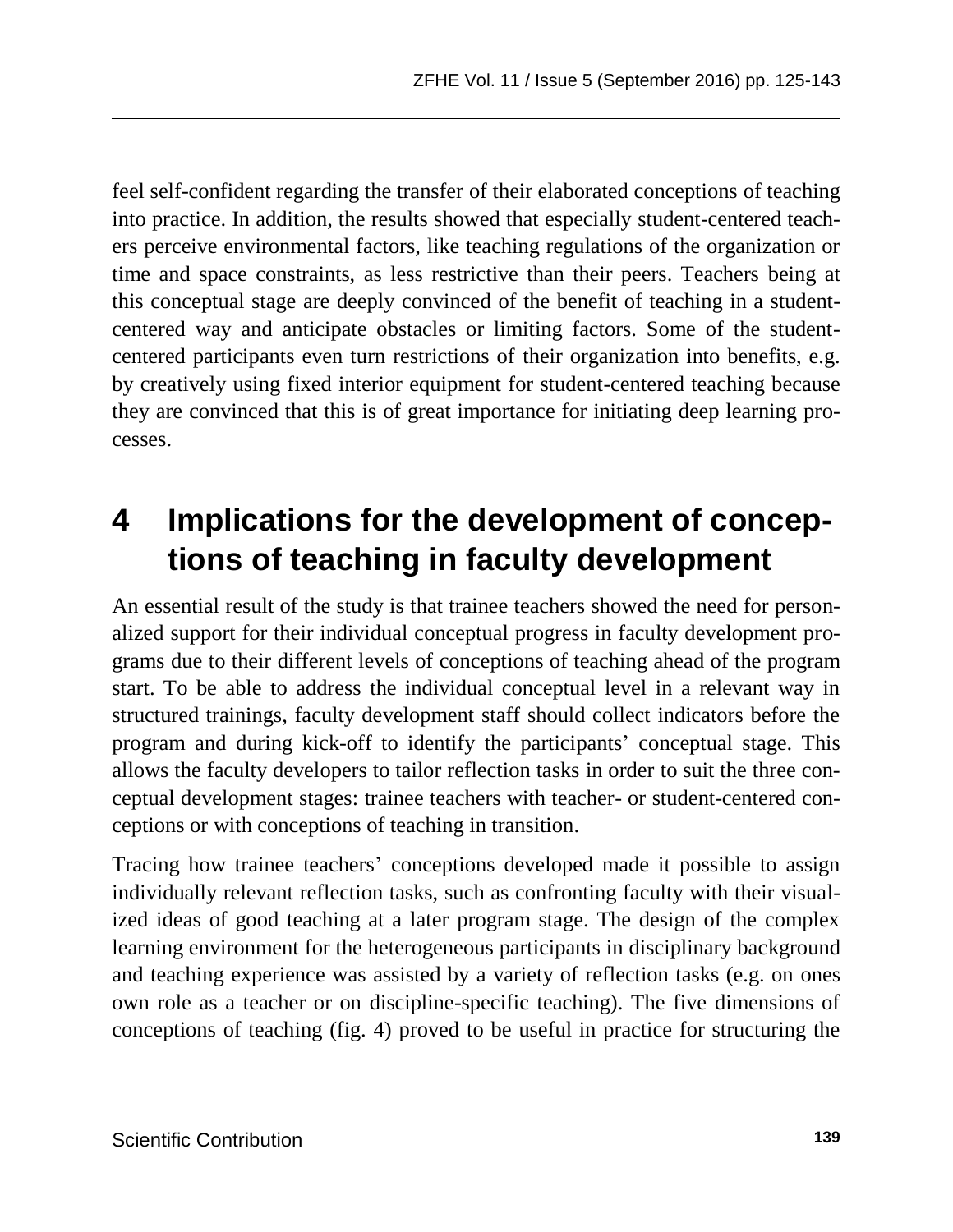data analysis process and for the facilitation of individually relevant reflections. Due to potential incongruities of the individual conceptions of and approaches to teaching, exchanging ideas about teaching needed to be facilitated deliberately within or across participants of the three conceptual developmental stages.

As the case studies revealed, perceptions of influencing factors on the transfer might more depend on the conceptual level than on the teaching experience. That means that experience without reflection might not help teachers to overcome fears and obstacles even though they deeply intend to be student-centered. But being an experienced teacher with an opportunity to reflect and try out new approaches has the potential to boost the individual teaching competence. Faculty development programs therefore should invest great effort into facilitating individual conceptual development or change in order to provide support for sustainable transfer of elaborated conceptions of teaching into teaching practice (c.f. STES et al., 2007).

A valuable learning asset but also a great challenge regarding the support of conceptual elaboration in faculty development programs lies in the sound orchestration of reflection tasks in formal and informal learning opportunities across and within the different individual conceptual development stages of trainee teachers. By advocating for stronger individualization of teacher training we should be aware that supporting faculty along their individual conceptual development paths might be indeed highly motivating for participants and effective for successfully reaching attitudinal learning goals. But it does require adequate resourcing at the same time.

## **5 References**

**Åkerlind, G. S.** (2003). Growing and Developing as a University Teacher – Variation in Meaning. *Studies in Higher Education*, *28*(4), 375-390.

**Åkerlind, G. S.** (2008). A phenomenographic approach to developing academics' understanding of the nature of teaching and learning. *Teaching in Higher Education*, *13*(6), 633-644.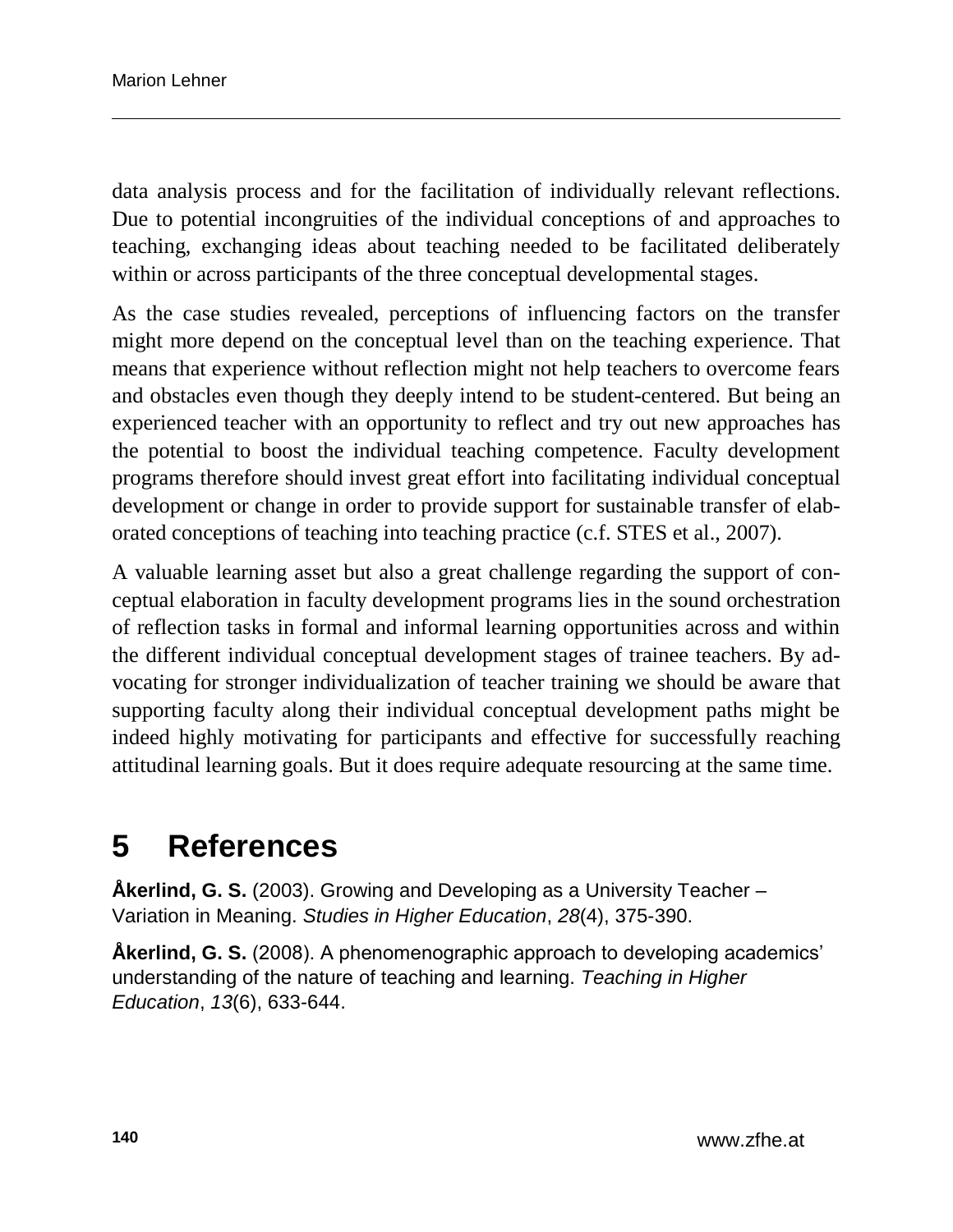**Brahm, T., Jenert, T., & Euler, D.** (2016). Pädagogische Hochschulentwicklung als Motor für die Qualitätsentwicklung von Studium und Lehre. In T. Brahm, T. Jenert, & D. Euler (Eds.), *Pädagogische Hochschulentwicklung* (pp. 19-38). Wiesbaden: Springer.

**Breckner, R.** (2010). *Sozialtheorie des Bildes: Zur interpretativen Analyse von Bildern und Fotografien*. *Sozialtheorie*. Bielefeld: Transcript.

**Entwistle, N. J.** (2009). *Teaching for understanding at university: Deep approaches and distinctive ways of thinking*. *Universities into the 21st century*. New York: Palgrave Macmillan.

**Euler, D., & Feixas, M.** (2013). Academics as Teachers: New Approaches to Teaching and Learning and Implications for Professional Development Programmes. *International HETL Review, 2*, Article 12.

**Euler, D., & Hahn, A.** (2014). *Wirtschaftsdidaktik* (3rd ed.). Bern: UTB.

**Feixas, M., Pineda, P., del Mar Duran, Maria, Fernández, I., & Zellweger, F.** (in press). Factors affecting the transfer potential of academic development activities in Spanish universities. *Studies in Higher Education*.

**Flick, U.** (2013). *Triangulation: Eine Einführung* (3rd Ed.). Wiesbaden: VS.

**Ho, A.** (2000). A conceptual change approach to staff development: A model for program design. *International Journal for Academic Development*, *5*(1), 30-41.

**Ho, A., Watkins, D., & Kelly, M.** (2001). The conceptual change approach to improving teaching and learning: An evaluation of a Hong Kong staff development program. *Higher Education*, *42*(2), 143-169.

**Kember, D.** (1997). A reconceptualisation of the research into university academics' conceptions of teaching. *Learning and Instruction*, *7*(3), 255-275.

**Kreber, C., & Castleden, H.** (2009). Reflection on Teaching and Epistemological Structure: Reflective and Critically Reflective Processes in 'Pure/soft' and 'Pure/hard' Fields. *Higher Education*, *57*(4), 509-531.

**Lehner, M.** (2016). *Entwicklung von Lehrkonzeptionen durch Faculty Development* (Dissertation Nr. 4475). St. Gallen.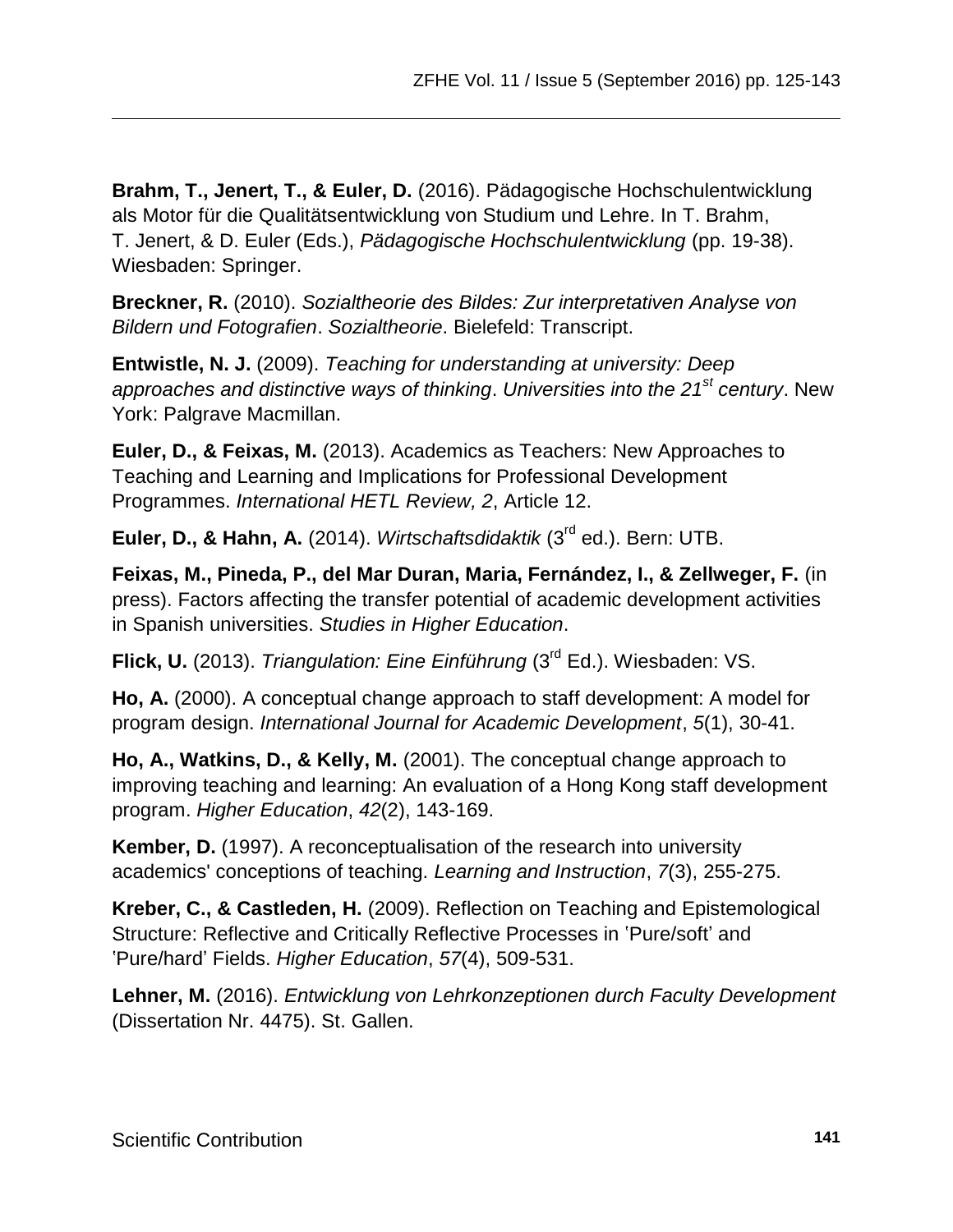**Lewin, K.** (1951/1947). Frontiers in Group Dynamics. In D. Cartwright (Ed.), *Field*  **Theory in Social Science. Selected Theoretical Papers by Kurt Lewin (pp. 188-**237). New York: Harper & Brothers.

**Lindblom-Ylänne, S., Nevgi, A., & Trigwell, K.** (2011). Regulation of university teaching. *Instructional Science*, *39*, 483-495.

**Mälkki, K., & Lindblom-Ylänne, S.** (2012). From reflection to action? Barriers and bridges between higher education teachers' thoughts and actions. *Studies in Higher Education*, *37*(1), 33-50.

**Mayring, P.** (2010). *Qualitative Inhaltsanalyse: Grundlagen und Techniken*   $(11<sup>th</sup>$  ed.). Weinheim: Beltz.

**McLean, M., & Blackwell, R.** (1997). Opportunity Knocks? Professionalism and excellence in university teaching. *Teachers and Teaching*, *3*(1), 85-99.

**Mezirow, J.** (1981). A Critical Theory of Adult Learning and Education. *Adult Education Quarterly*, *32*(1), 3-24.

**Norton, L., Richardson, T. E., Hartley, J., Newstead, S., & Mayes, J.** (2005). Teachers' beliefs and intentions concerning teaching in higher education. *Higher Education*, *50*(4), 537-571.

**Oolbekkink-Marchand, H. W., van Driel, Jan H., & Verloop, N.** (2006). A breed apart? A comparison of secondary and university teachers' perspectives on selfregulated learning. *Teachers and Teaching*, *12*(5), 593-614.

**Postareff, L., Katajavuori, N., Lindblom-Ylänne, S., & Trigwell, K.** (2008). Consonance and dissonance in descriptions of teaching of university teachers. *Studies in Higher Education*, *33*(1), 49-61.

**Prosser, M., & Trigwell, K.** (1999). *Understanding learning and teaching: The experience in higher education*. Philadelphia, PA: Society for Research into Higher Education & Open University Press.

**Stes, A., Clement, M., & van Petegem, P.** (2007). The Effectiveness of a Faculty Training Programme: Long-term and institutional impact. *International Journal for Academic Development*, *12*(2), 99-109.